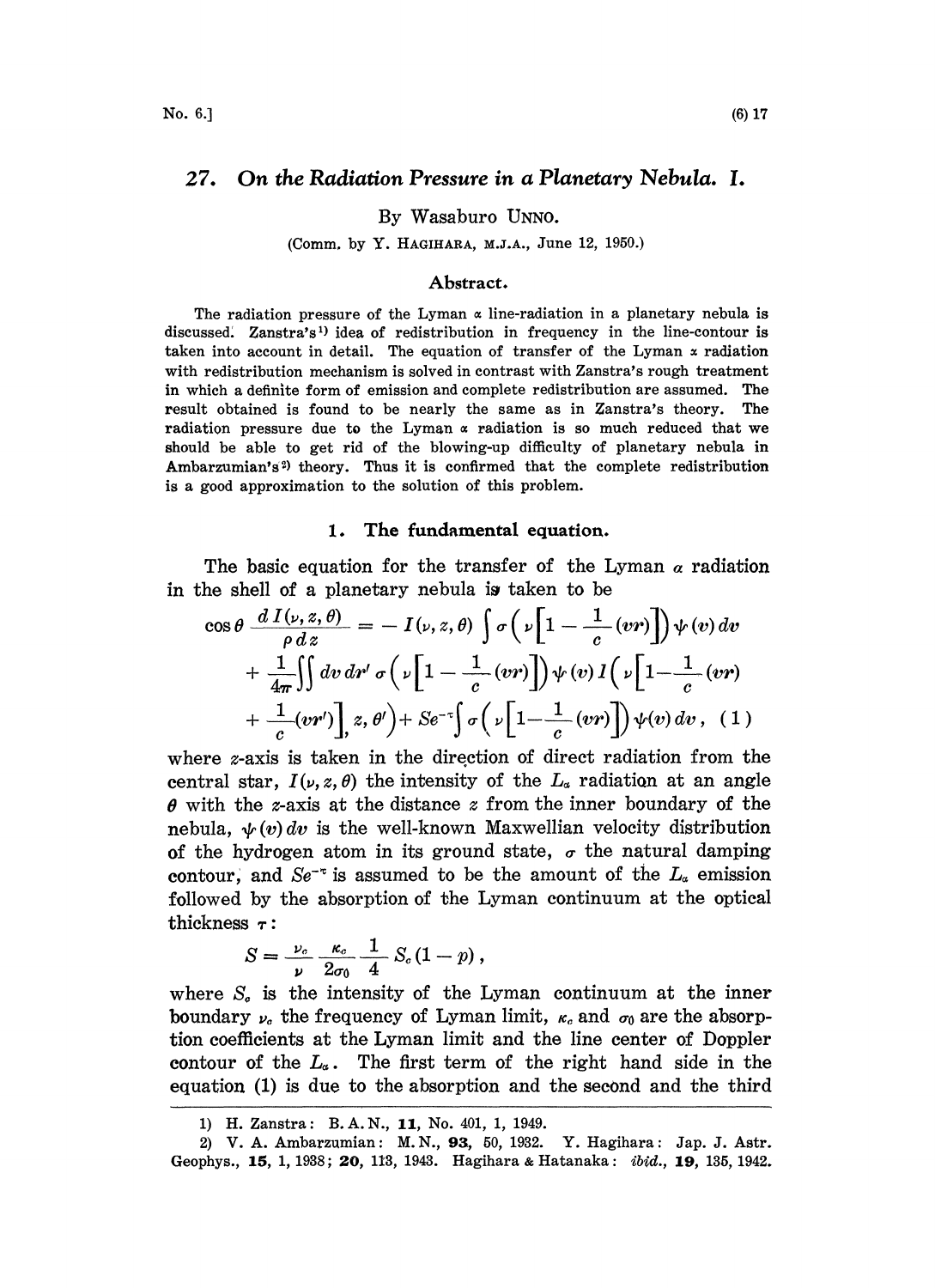terms are due to the emission of frequency  $\nu$  followed by the absorption of the diffuse  $L_a$  radiation and the Lyman continuum. The square bracketed factor preceded by  $\nu$  is the effect of the Doppler shift due to the thermal motion of the atom. The integral factors in the first and the third terms give the Doppler contour. If we neglect the width of the natural line-contour we can simplify it in the following form:

$$
\int \sigma \left( \nu \left[ 1 - \frac{1}{c} (vr) \right] \right) \psi(v) dv = \int \sigma \left( \nu \left[ 1 - \frac{v_c}{c} \right] \right) e^{-\frac{1}{2} m v_c^2 / kT}
$$
\n
$$
\times \frac{1}{\sqrt{\pi}} d \left( \sqrt{\frac{m}{2kT}} v_c \right) = \frac{1}{\sqrt{\pi}} e^{-\frac{1}{2} m c^2 \frac{(\nu - \nu_o)^2}{\nu_o^2 kT}} \cdot \sigma(v_0) \cdot N_1
$$
\n
$$
= \sigma_0 e^{-\left(\frac{\Delta v}{D}\right)^2} = \sigma_0 e^{-x^2} = \sigma_D(v) , \qquad (2)
$$

where  $\zeta$  is the axis taken in the direction of radiation concerned and D is the Doppler width of the line. The second term is rather complex owing to the double integrals with respect to  $v$  and  $r'$ .  $r$  and  $r'$  represent the directions of radiation concerned and the absorbed diffuse Lyman  $\alpha$  radiation. We take the  $\zeta$ -axis in the direction of  $r$  as before and use the cylindrical coordinates:

 $v(v, \varphi, v_{\tau}), \mathbf{r}(\sin \vartheta', \phi', \cos \vartheta'), \text{ then}$ 

 $vr = v_t$ ,  $\begin{aligned} \mathbf{v} \mathbf{v} &= v_{\zeta} \,, \\ v \mathbf{v}' &= v_{\zeta} \cos \vartheta' + v \sin \vartheta' \cos (\varphi' - \varphi) = v_{\zeta} \cos \vartheta' + v \sin \vartheta' \cos \varphi. \end{aligned}$ 

We take the natural line-contour much sharper than the Doppler so that

$$
\sigma\left(\nu\left[1-\frac{v_{\zeta}}{c}\right]\right)=\sigma\left(\nu_0\right) \qquad \text{when} \qquad \nu\left[1-\frac{v_{\zeta}}{c}\right]=\nu_0,
$$
  
and 
$$
=0 \qquad \text{otherwise.}
$$

and  $= 0$  otherwise.<br>Then we can integrate with respect to  $v<sub>x</sub>$  and  $\varphi$ , and the term will easily reduce to the form:

$$
\frac{1}{4\pi}\,\sigma_{_D}(\nu)\int\limits^{\infty}_{0}\int\limits^{+1}_{-1}\int\limits^{2\pi}_{0}I(\nu_0+\mu\varDelta\nu+2\,\beta D\sqrt{1-\mu^2}\cos\phi,z,\bar\theta')\,2\beta e^{-\beta^2}\,d\beta d\mu\,d\phi,
$$

where  $2D = v_0 \frac{v_0}{c}$  and  $mv_0^2 = kT$ .  $\bar{\theta}'$  is the complicated function of angular variables, but we neglect the variation of I with  $\bar{\theta}$  because the integrations are carried out with these angular variables. Therefore we can replace  $I$  by  $J$ , the source function, and we get

$$
\cos \theta \frac{d I(\nu, z, \theta)}{\rho dz} = \sigma_{\nu}(\nu) \left[ -I(\nu, z, \theta) + S e^{-\tau} \right] + \frac{1}{4\pi} \int_{0}^{\infty} \int_{-1}^{1} \int_{0}^{z_{\pi}} J(\nu_{0} + \mu \Delta \nu + 2\beta D\sqrt{1-\mu^{2}} \cos \phi, z) 2\beta e^{-\beta^{2}} d\beta d\mu d\phi \right].
$$
\n(3)

Next we introduce new quantities  $s, p(x)$ , and u by the equations,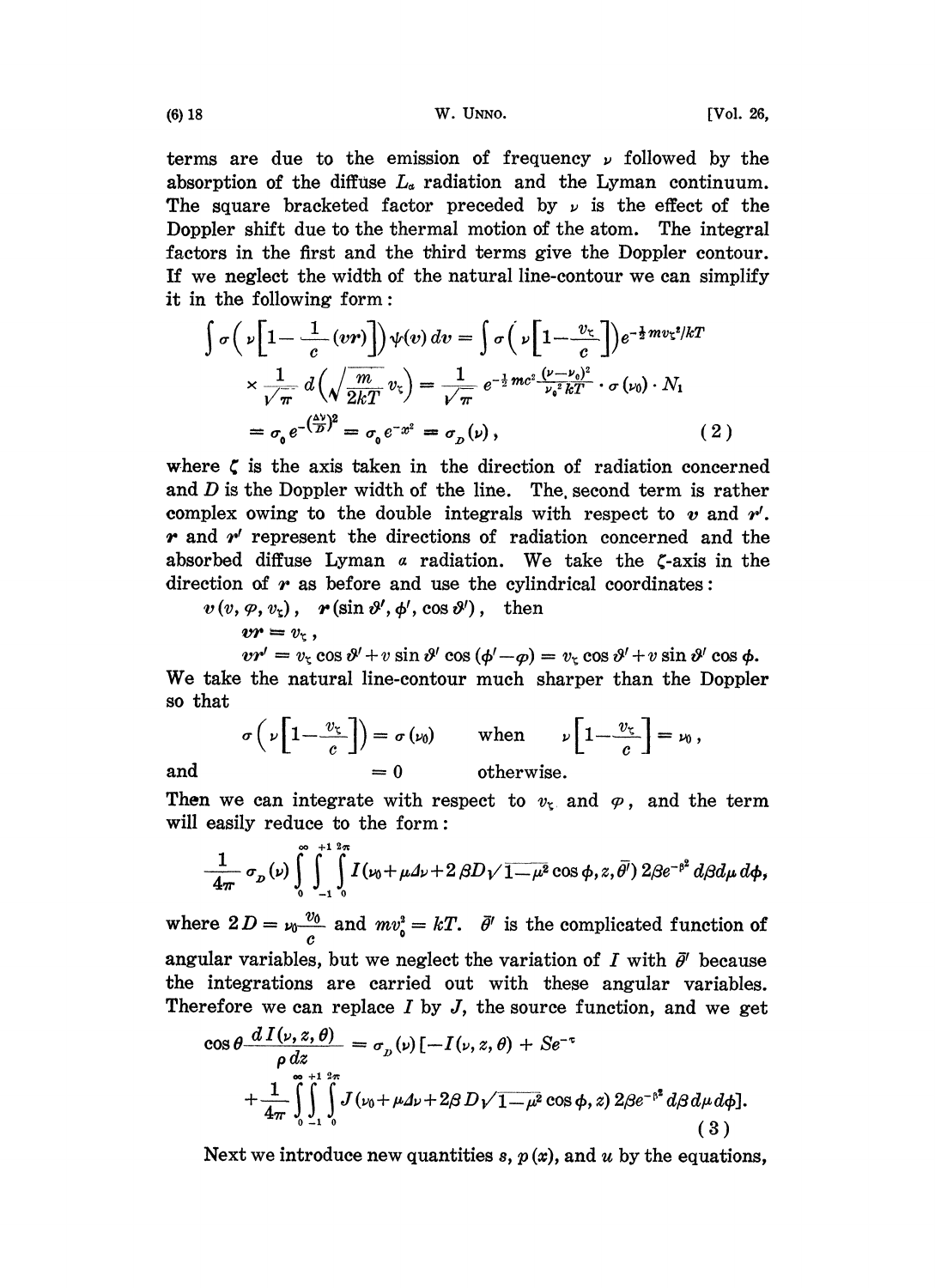No. 6.] On the Radiation Pressure in a Planetary Nebula. I. (6) 19

$$
ds = \rho \sigma_0 dz, \qquad \sigma_D(\nu) = \sigma_0 e^{-z^2} = \sigma_0 p(x)
$$
  
 
$$
dr = u ds \quad \text{or} \quad \tau = u s.
$$

u is the ratio of  $\kappa_c$  and  $\sigma_0$  and is of the order of  $10^{-4}$ . Writing equation  $(3)$  with the new variables, we get

$$
\cos \theta \frac{dI(x, s, \theta)}{ds} = p(x) \left[ -I(x, s, \theta) + Se^{-us} \right]
$$

$$
+ \frac{1}{4\pi} \int_{0}^{\infty} \int_{-1}^{1} \int_{0}^{2\pi} J(x\mu + 2\beta\sqrt{1-\mu^2} \cos \phi, s) 2\beta e^{-\beta^2} d\theta d\mu d\phi \right] (3')
$$

Making use of the Eddington's approximation, we obtain the equations which determine the flux  $F$  and the source function  $J$ ,

$$
F(x,s) = -\frac{4}{3} \frac{1}{p(x)} \frac{d J(x,s)}{ds}, \qquad (4)
$$

and

$$
\frac{d^2 J(x,s)}{ds^2} = 3p(x)^2 \left[ J(x,s) - Se^{-us} \right] \n- \frac{1}{4\pi} \int_{0}^{\infty} \int_{-1}^{12\pi} J(x\mu + 2\beta\sqrt{1-\mu^2} \cos \phi, s) 2\beta e^{-\beta^2} d\beta d\mu d\phi \right] (5)
$$

This is the fundamental equation to be solved.

## 2. The solution of the first approximation.

The line contour is symmetrical with respect to the frequency of the line center, therefore, we need only to treat one side of it. We divide the line contour into two frequency ranges; the nebula is opaque and semi-transparent for the radiations of the first and the second frequency ranges respectively. Then the equation (5) becomes the simultaneous equations, viz.,

$$
\frac{d^{2}(I,s)}{ds^{2}} = q(I)^{2} \Big[ (I,s) - \Big\{ (1-a_{I})(I,s) + a_{I}(II,s) \Big\} - Se^{-us} \Big],
$$
\n
$$
\frac{d^{2}(II,s)}{ds^{2}} = q(II)^{2} \Big[ (II,s) - \Big\{ \frac{1}{2} \left[ (1-a'_{II})(II,s) + a'_{II}(I,s) \right] + \frac{1}{2} \left[ (1-a'_{II})(I,s) + a''_{II}(II,s) \right] \Big\} - Se^{-us} \Big],
$$
\n(6)  
\nwhere  $(-,s)$  and  $q( )^{2}$  stand for J and  $3p^{2}$  in the respective free-

quency range, and  $\alpha' s$  are the redistribution factors. The redistribution factors represent the effect due to the tangential thermal motion term  $2\beta\sqrt{1-\mu^2}\cos\phi$  in equation (5). Let the widths of the ranges I and II be  $2w$ , then  $\alpha' s$  in the above equations are roughly determined by the following equations: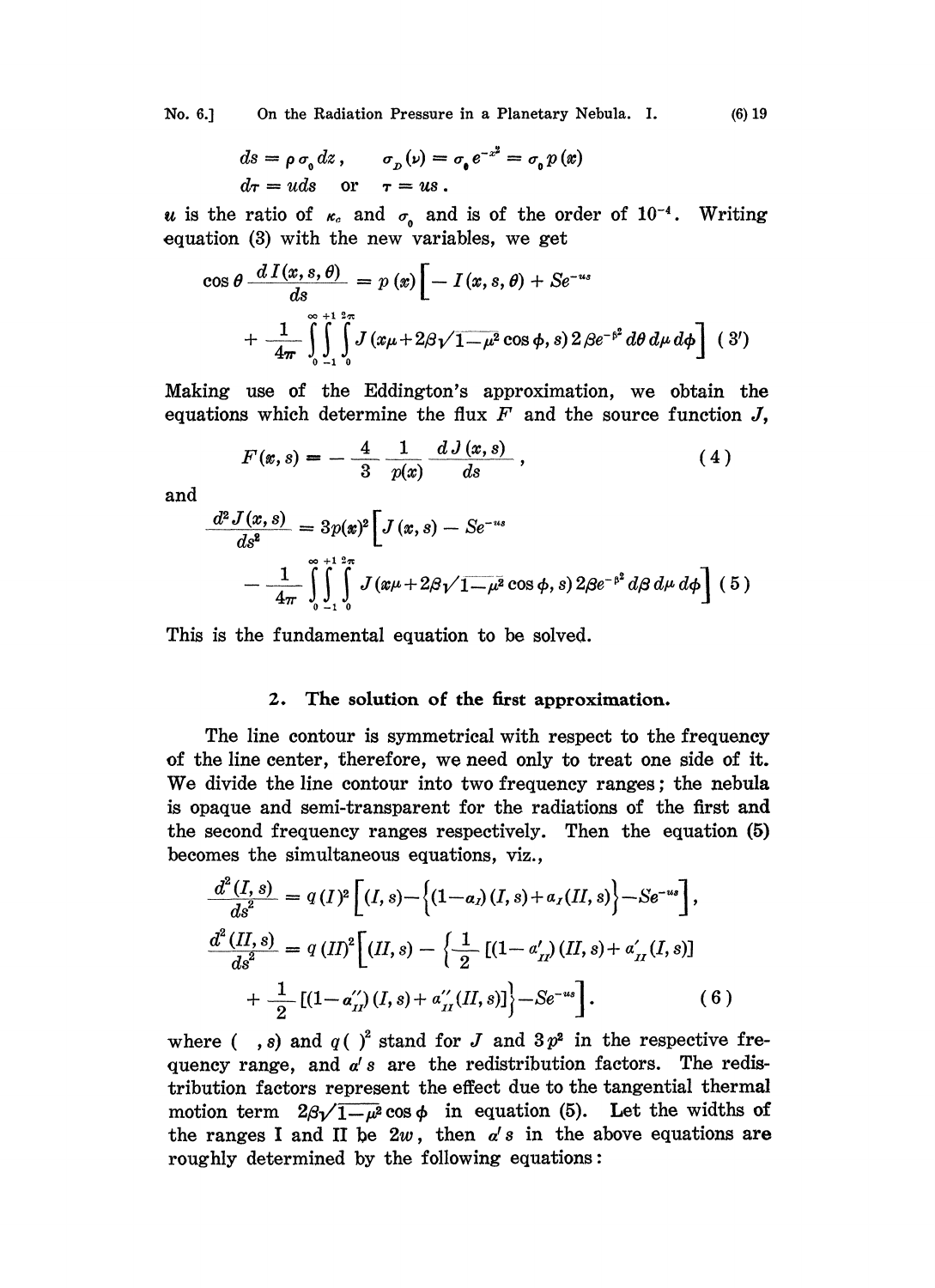$$
a_{I} = \frac{1}{2\pi} \int_{0}^{\infty} \int_{0}^{1} \int_{0}^{2\pi} 2\beta e^{-\beta^{2}} d\beta d\mu d\phi
$$
  
\n
$$
3w > 2\beta \sqrt{1-\mu^{2}} \cos \phi > w
$$
  
\n
$$
a'_{II} = \frac{1}{4\pi} \int_{0}^{\infty} \int_{0}^{2\pi} 2\beta e^{-\beta^{2}} d\beta d\phi, \quad \mu = \frac{3}{4},
$$
  
\n
$$
-3w < 2\beta \sqrt{1-\mu^{2}} \cos \phi < -w
$$
  
\n
$$
a''_{II} = \frac{1}{4\pi} \int_{0}^{\infty} \int_{0}^{2\pi} 2\beta e^{-\beta^{2}} d\beta d\phi, \quad \mu = \frac{1}{4}.
$$
  
\n
$$
3w > 2\beta \sqrt{1-\mu^{2}} \cos \phi > w
$$
\n(7)

Equations (6) now become

$$
\frac{d^2(I,s)}{ds^2} = q(I)^2[a_x \{(I,s)-(II,s)\} - Se^{-us}]
$$
  

$$
\frac{d^2(II,s)}{ds^2} = q(II)^2[-a_{II} \{(I,s)-(II,s)\} - S^{-us}].
$$
 (8)

where  $a_{II} = \frac{1}{2} (1 + a'_{II} - a'_{II})$ .

Equations (8) are the simultaneous linear differential equations, therefore the solutions are obtained easily.

$$
\frac{(I,s)}{S} = \frac{a_{I} + a_{II}}{a_{I}} \frac{q(II)}{u} q(II) (s_{1} - s) - \frac{a_{I} + a_{II}}{a_{I}} \frac{q(II)^{2}}{u^{2}} (e^{-us} - e^{-us_{1}})
$$
\n
$$
+ \frac{1}{\alpha} e^{-us} + \frac{2}{\sqrt{3}} \frac{a_{I} + a_{II}}{a_{I}} \frac{q(II)}{u} (1 - e^{-us_{1}}) - \frac{u}{a_{I}\omega} e^{-us}
$$
\n
$$
- \frac{1}{2\sqrt{a_{I}} + \sqrt{3}} \left[ \frac{2(a_{I} + a_{II})}{a_{I}} \frac{q(II)}{u} (1 - e^{-us_{1}}) + \frac{\sqrt{3}}{a_{I}} e^{-us_{I}} \right] e^{-w(s_{1} - s)},
$$
\n
$$
\frac{(II,s)}{S} = \frac{a_{I} + a_{II}}{a_{I}} \frac{q(II)}{u} q(II) (s_{1} - s) - \frac{a_{I} + a_{II}}{a_{I}} \frac{q(II)^{2}}{u^{2}} (e^{-us} - e^{-us_{1}})
$$
\n
$$
- \frac{2}{\sqrt{3}} \frac{a_{I} + a_{II}}{a_{I}} \frac{q(II)}{u} (1 - e^{-us_{1}}) - \frac{a_{II}}{a_{I}} \frac{uq(II)^{2}}{w^{3}} e^{-ws}
$$
\n
$$
+ \frac{1}{2\sqrt{a_{I} + \sqrt{3}}} \frac{a_{II}}{a_{I}} \frac{q(II)^{2}}{w^{2}} \left[ 2(a_{I} + a_{II}) \frac{q(II)}{u} (1 - e^{-us_{1}}) + \frac{1}{\sqrt{3}} e^{-us_{1}} \right] e^{-w(s_{1} - s)}
$$
\n
$$
+ \sqrt{3} e^{-us_{1}} \left[ e^{-w(s_{1} - s)} \right]
$$
\n(9b)

and

$$
\frac{1}{S} \frac{1}{q(I)} \frac{d(I,s)}{ds} = -\frac{\alpha_I + \alpha_{II}}{\alpha_I} \frac{q(II)^2}{uq(I)} (1 - e^{-us}) - \frac{u}{\alpha_I q(I)} (e^{-us} - e^{-us}) - \frac{1}{2\sqrt{\alpha_I} + \sqrt{3}} \frac{\omega}{\alpha_I q(I)} \left[ 2(\alpha_I + \alpha_{II}) \frac{q(II)}{u} (1 - e^{-us}) + \sqrt{3} e^{-us_1} \right] e^{-\omega(s_1 - s)} \qquad (10a)
$$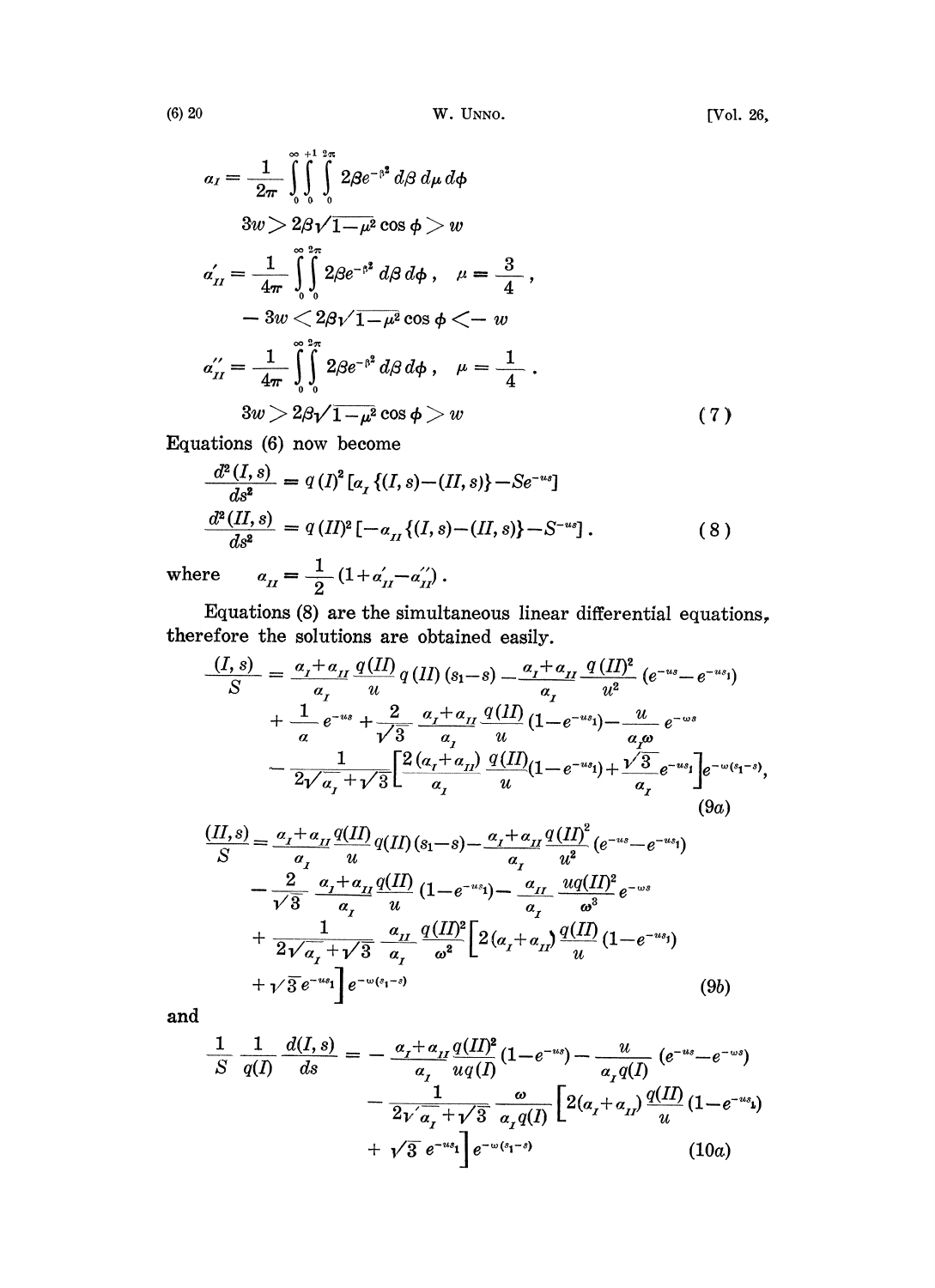No. 6.] On the Radiation Pressure in a Planetary Nebula. I. (6) 21

$$
\frac{1}{S} \frac{1}{q(II)} \frac{d(II,s)}{ds} = -\frac{a_t + a_{II}}{a_t} \frac{q(II)}{u} (1 - e^{-us}) + \frac{a_{II}}{a_t} \frac{uq(II)}{a^2} e^{-ws} + \frac{1}{1 \sqrt{a_t} + \sqrt{3}} \frac{a_{II}}{a_t} \frac{q(II)}{\omega} \Big[ 2(a_t + a_{II}) \frac{q(II)}{u} (1 - e^{-us_1}) + \sqrt{3} e^{-us_1} \Big] e^{-w(s_1 - s)}, \qquad (10b)
$$

where  $\omega^2 = a_{\tau} q(I)^2$ .

On obtaining the solutions (9), we have used Milne's boundary conditions of the planetary nebula:

$$
F(0) = 0 \text{ or } \frac{d(. , s)}{ds} = 0 \text{ at } s = 0 \text{ for the inner boundary,}
$$

.and

$$
F(s_1) = 2J(s_1)
$$
 or  $\frac{d(., s)}{ds} \frac{\sqrt{3}}{2} q(.) (., s) = 0$  at  $s = s_1$  for the

outer boundary, and further we have omitted the negligible small erms by comparing, with each other, the order of magnitudes of the quantities, e.g.,

$$
q(I) \sim 1
$$
,  $q(II) \sim 10^{-4}$ ,  $\omega \sim 10^{-1}$ ,  
\n $a's \sim 10^{-1}$ ,  $u \sim 10^{-4}$ ,  $s_1 \sim 10^4$ .

# 3. The second approximation and summary.

The second approximation is obtained by subdividing the contour into several regions and putting the solutions of the first approximation into the terms of the right hand side of equation (5) with the exception of the terms of the frequency range which we shall determine. And the solution is obtained easily. In spite of the more complex appearance of the solution, it is not much different in nature from the first approximation. It may be sufficient for obtaining a good result if we take the value of  $q$  in the solution of the first approximation appropriate for the frequency range considered, instead of the solution of the second approximation. Hence we omit the expression of the solution of the second approximation.

We are interested in the source function, the radiation pressure, and the radiation flux mainly in the central part of the nebula. For the outer part of the nebula more detailed Fig. 1. The Source Function.



discussion is required, which will be discussed in a subsequent paper. The source function is very flat as is seen from the